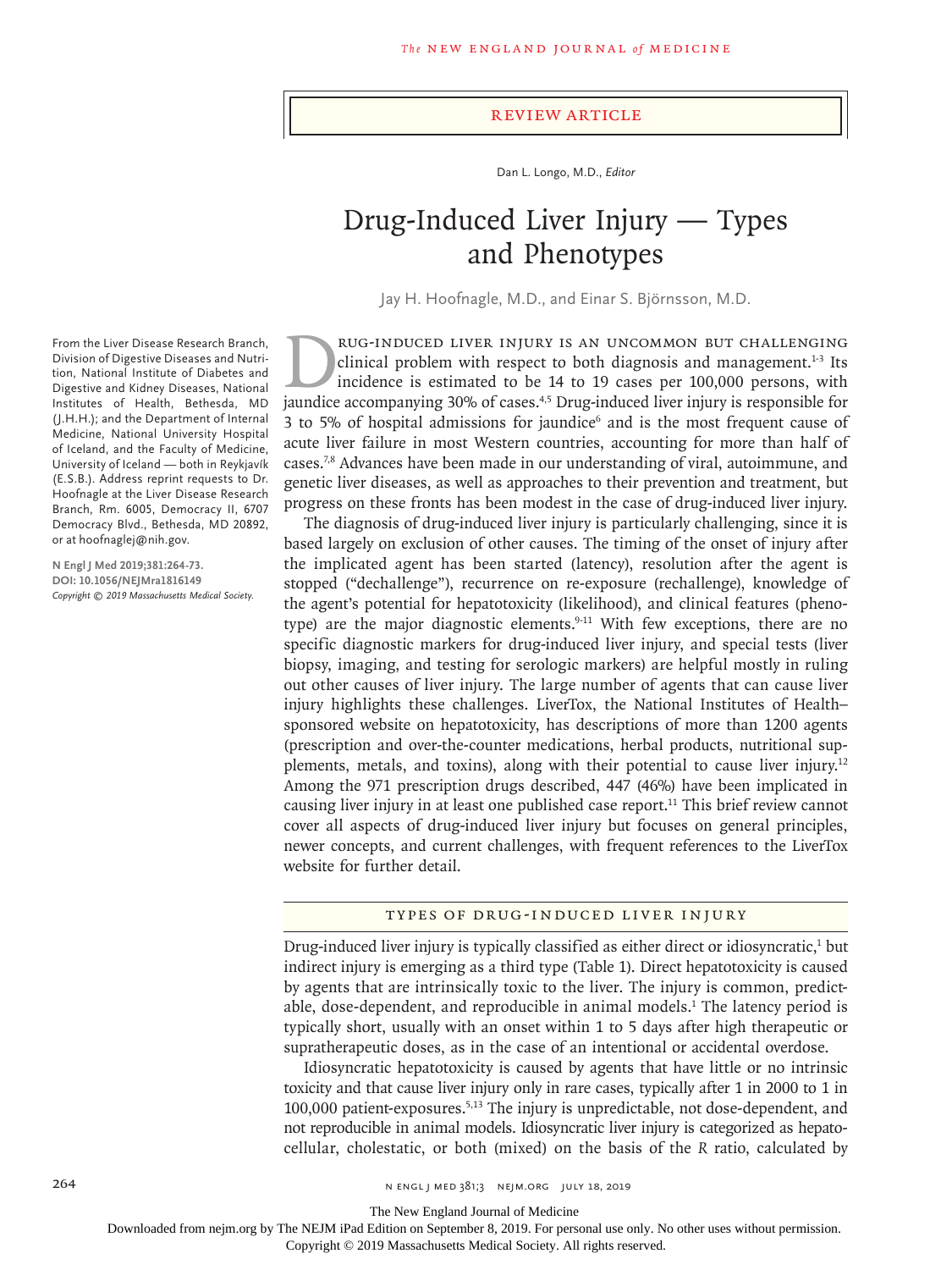| Table 1. Drug-Induced Liver Injury According to Type.* |                                                                                                                           |                                                                                                                                         |                                                                                                                                                              |  |  |  |  |
|--------------------------------------------------------|---------------------------------------------------------------------------------------------------------------------------|-----------------------------------------------------------------------------------------------------------------------------------------|--------------------------------------------------------------------------------------------------------------------------------------------------------------|--|--|--|--|
| Variable                                               | <b>Direct Hepatotoxicity</b>                                                                                              | <b>Idiosyncratic Hepatotoxicity</b>                                                                                                     | <b>Indirect Hepatotoxicity</b>                                                                                                                               |  |  |  |  |
| Frequency                                              | Common                                                                                                                    | Rare                                                                                                                                    | Intermediate                                                                                                                                                 |  |  |  |  |
| Dose-related                                           | Yes                                                                                                                       | No                                                                                                                                      | No                                                                                                                                                           |  |  |  |  |
| Predictable                                            | Yes                                                                                                                       | <b>No</b>                                                                                                                               | Partially                                                                                                                                                    |  |  |  |  |
| Reproducible in animal<br>models                       | Yes                                                                                                                       | No                                                                                                                                      | Not usually                                                                                                                                                  |  |  |  |  |
| Latency (time to onset)                                | Typically rapid (days)                                                                                                    | Variable (days to years)                                                                                                                | Delayed (months)                                                                                                                                             |  |  |  |  |
| Phenotypes                                             | Acute hepatic necrosis, serum<br>enzyme elevations, sinusoidal<br>obstruction, acute fatty liver,<br>nodular regeneration | Acute hepatocellular hepatitis,<br>mixed or cholestatic hepatitis,<br>bland cholestasis, chronic<br>hepatitis                           | Acute hepatitis, immune-mediated<br>hepatitis, fatty liver, chronic<br>hepatitis                                                                             |  |  |  |  |
| Most commonly impli-<br>cated agents                   | High doses of acetaminophen,<br>niacin, aspirin, cocaine, IV<br>amiodarone, IV methotrexate,<br>cancer chemotherapy       | Amoxicillin-clavulanate, cephalo-<br>sporins, isoniazid, nitrofuran-<br>toin, minocycline, fluoroquino-<br>lones, macrolide antibiotics | Antineoplastic agents, glucocorticoids,<br>monoclonal antibodies (against tumor<br>necrosis factor, CD20, checkpoint<br>proteins), protein kinase inhibitors |  |  |  |  |
| Cause                                                  | Intrinsic hepatotoxicity when<br>agent given in high doses                                                                | Idiosyncratic metabolic or immu-<br>nologic reaction                                                                                    | Indirect action of agent on liver or<br>immune system                                                                                                        |  |  |  |  |
| * IV denotes intravenous.                              |                                                                                                                           |                                                                                                                                         |                                                                                                                                                              |  |  |  |  |

dividing the alanine aminotransferase level by the alkaline phosphatase level from the time of initial presentation, with both values expressed as multiples of the upper limit of the normal range.<sup>9</sup> Hepatocellular injury is defined as an *R* value of more than 5, cholestatic injury as a value of less than 2, and mixed injury as a value of 2 to 5.

Indirect hepatotoxicity is caused by the action of the drug (what it does) rather than by its toxic or idiosyncratic properties (what it is). Indirect injury can represent induction of a new liver condition or an exacerbation of a preexisting condition, such as induction of immunemediated hepatitis or worsening of hepatitis B or C or fatty liver disease.

## Major Phenotypes

The three types of drug-induced liver injury are manifested by distinctly different patterns of clinical features (phenotypes) $12$  (Table 2).

## **Direct Hepatoxicity**

Serum enzyme elevations without jaundice constitute the most common pattern of direct druginduced liver injury, with elevations of alanine aminotransferase or alkaline phosphatase levels but without hyperbilirubinemia and with minimal or no symptoms.2,12 The elevations resolve when the drug is stopped or the dose is lowered but can also resolve spontaneously, a phenomenon referred to as adaptation.<sup>14</sup> In some cases,

adaptation does not occur, and enzyme elevations worsen and jaundice and symptoms arise. The mechanism or mechanisms underlying adaptation are unknown but may result from changes in drug-metabolizing enzyme activity, up-regulation of hepatoprotective pathways, or downregulation of hypersensitivity reactions to the drug or its metabolites.

Acute hepatic necrosis is the most common form of clinically apparent direct hepatotoxicity. The injury occurs abruptly, soon after the medication has been started, often after exposure to a single high dose or a dose increase (Fig. 1A). Serum alanine aminotransferase levels rise to high values, whereas alkaline phosphatase levels are minimally elevated. In severe cases, signs of hepatic failure such as coagulopathy, hyperammonemia, or coma arise within days.<sup>7,19</sup> Liver histologic studies show centrilobular or panlobular necrosis with little inflammation, a pattern similar to that of ischemic hepatitis, the major disorder in the differential diagnosis. Acute hepatic necrosis can be fatal, but if it is not, recovery is rapid, and serum enzyme levels fall almost as rapidly as they rose. High doses of acetaminophen, aspirin, niacin, amiodarone, and many antineoplastic agents can cause acute hepatic necrosis.15,19,20 Typically, these drugs can be restarted at lower doses without a recurrence of injury. Poisonous mushrooms (*Amanita phalloides*) and other environmental toxins can cause a similar syndrome of acute hepatic necrosis.

n engl j med 381;3 nejm.org July 18, 2019 265

The New England Journal of Medicine

Downloaded from nejm.org by The NEJM iPad Edition on September 8, 2019. For personal use only. No other uses without permission.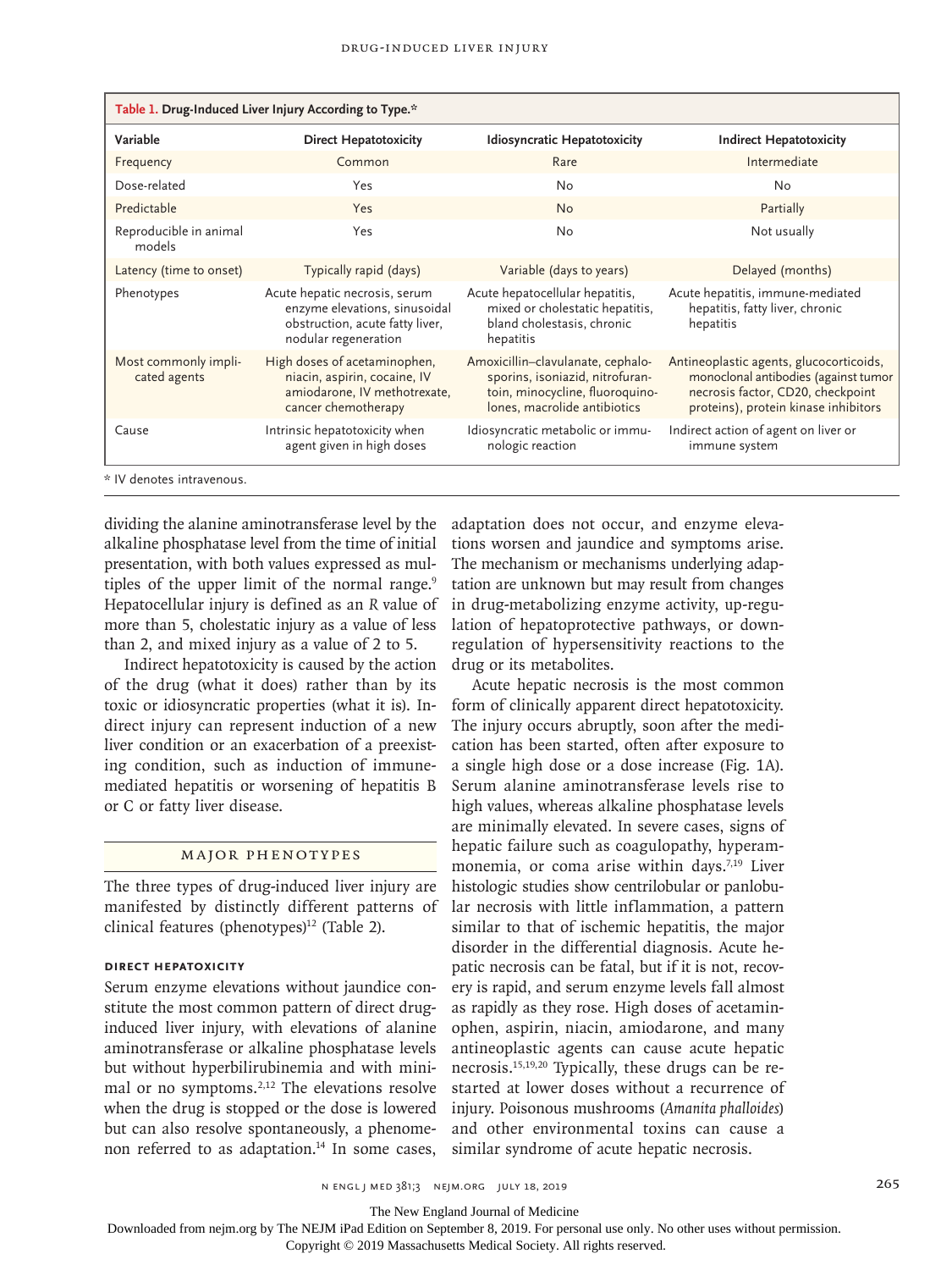| Table 2. Phenotypes of Drug-Induced Liver Injury.*            |                                         |                    |                                                                            |                                                                           |                                                   |  |  |
|---------------------------------------------------------------|-----------------------------------------|--------------------|----------------------------------------------------------------------------|---------------------------------------------------------------------------|---------------------------------------------------|--|--|
| Phenotype                                                     | <b>Type of Liver</b><br><b>Injury</b>   | Latency            | <b>Enzyme Pattern</b>                                                      | <b>Typical Agents</b>                                                     | <b>Comments</b>                                   |  |  |
| Acute hepatic necrosis                                        | <b>Direct</b>                           | Days               | Marked, abrupt ALT eleva-<br>tions; mild Alk P and<br>bilirubin elevations | Acetaminophen, aspirin,<br>niacin, "Ecstasy"                              | Often due to overdose                             |  |  |
| Enzyme elevations                                             | Direct                                  | Days to<br>months  | Mild-to-moderate ALT or<br>Alk P elevations                                | Many agents                                                               | Usually transient and<br>asymptomatic             |  |  |
| Acute hepatitis                                               | Idiosyncratic,<br>indirect              | Days to<br>months  | High ALT elevations, mod-<br>est Alk P elevations                          | Isoniazid, diclofenac                                                     | High death rate                                   |  |  |
| Cholestatic hepatitis                                         | Idiosyncratic                           | Weeks to<br>months | High Alk P elevations,<br>modest ALT elevations                            | Amoxicillin-clavulanate, ce- Pruritus, early and prom-<br>fazolin         | inent                                             |  |  |
| Mixed hepatitis                                               | Idiosyncratic                           | Days to<br>months  | Moderate ALT and Alk P<br>elevations                                       | TMP-SMZ, phenytoin                                                        | Usually benign, self-<br>limited                  |  |  |
| Chronic hepatitis                                             | Idiosyncratic,<br>indirect              | Months to<br>years | Moderate ALT elevations<br>with bilirubin elevations                       | Diclofenac, nitrofurantoin,<br>minocycline                                | Insidious onset; may re-<br>quire glucocorticoids |  |  |
| <b>Bland cholestasis</b>                                      | Unknown.<br>possibly idio-<br>syncratic | Months             | Moderate ALT elevations,<br>mild Alk P elevations                          | Anabolic steroids, estro-<br>gens                                         | Pruritus, prominent and<br>prolonged              |  |  |
| Acute fatty liver, lactic<br>acidosis, and<br>hepatic failure | <b>Direct</b>                           | Days to<br>months  | Lactic acidosis, modest<br>ALT elevations, hepatic<br>failure              | Stavudine, linezolid, aspirin Mitochondrial failure,<br>(Reye's syndrome) | pancreatitis                                      |  |  |
| Nonalcoholic fatty liver                                      | Indirect, direct                        | Months             | Mild ALT and Alk P eleva-<br>tions                                         | Glucocorticoids, tamoxifen, Asymptomatic; fatty liver<br>haloperidol      | seen on ultrasound                                |  |  |
| Sinusoidal obstruction<br>syndrome                            | Direct                                  | Weeks              | Variable enzyme elevations Cancer agents, busulfan,                        | gemtuzumab                                                                | Hepatomegaly, weight<br>gain, edema, ascites      |  |  |
| Nodular regenerative<br>hyperplasia                           | <b>Direct</b>                           | Years              | Minimal ALT and Alk P<br>elevations                                        | Thioguanine, azathioprine,<br>oxaliplatin                                 | Noncirrhotic portal<br>hypertension               |  |  |

\* The phenotypes are listed very generally in order of frequency; there is some overlap between idiosyncratic and indirect forms of injury. Alk P denotes alkaline phosphatase, ALT alanine aminotransferase, and TMP-SMZ trimethoprim–sulfamethoxazole.

> Sinusoidal obstruction syndrome, previously known as veno-occlusive disease, is due to acute injury and loss of intrasinusoidal endothelial cells, resulting in obstruction of sinusoidal blood flow and liver injury.<sup>21,22</sup> Drugs are the usual cause, the most common being myeloablative agents administered in preparation for hematopoietic cell transplantation. Symptoms of abdominal pain, increase in liver size, and weight gain, followed by jaundice, appear 1 to 3 weeks after exposure and may progress rapidly to hepatic failure. Liver histologic studies show dilatation of sinusoids and extravasation of red cells, with hepatocyte necrosis in central areas (zone  $3$ ).<sup>22</sup> Drugs that cause sinusoidal obstruction syndrome include alkylating agents such as busulfan or cyclophosphamide and monoclonal antibody–cytotoxic conjugates such as gemtuzumab ozogamicin.23 The syndrome can also be caused by botanicals (pyrrolizidine alkaloids).<sup>1</sup> Defibrotide, an antithrombotic agent, has recently been approved as therapy for severe sinusoidal ob-

struction syndrome with organ failure, but its use is controversial.<sup>24</sup>

Nodular regenerative hyperplasia is usually manifested as unexplained, noncirrhotic portal hypertension with esophageal varices or ascites. Nodular regeneration can be caused by cancer chemotherapeutic agents given over a long period or in multiple courses (azathioprine, mercaptopurine, or thioguanine)<sup>25</sup> or by first-generation nucleoside antiretroviral agents (zidovudine, stavudine, or didanosine).<sup>26</sup> Nodular regenerative hyperplasia with resultant portal hypertension has also been linked to oxaliplatin infusions for metastatic colon cancer.<sup>27</sup> The pathogenesis of nodular regeneration is unclear, but it may be the result of chronic injury to the hepatic microvasculature. Management should include withdrawal of the medication (and avoidance of similar agents) and treatment of portal hypertension.

Lactic acidosis with microvesicular steatosis and hepatic dysfunction typically occurs with nonspecific symptoms of abdominal discomfort,

The New England Journal of Medicine

Downloaded from nejm.org by The NEJM iPad Edition on September 8, 2019. For personal use only. No other uses without permission.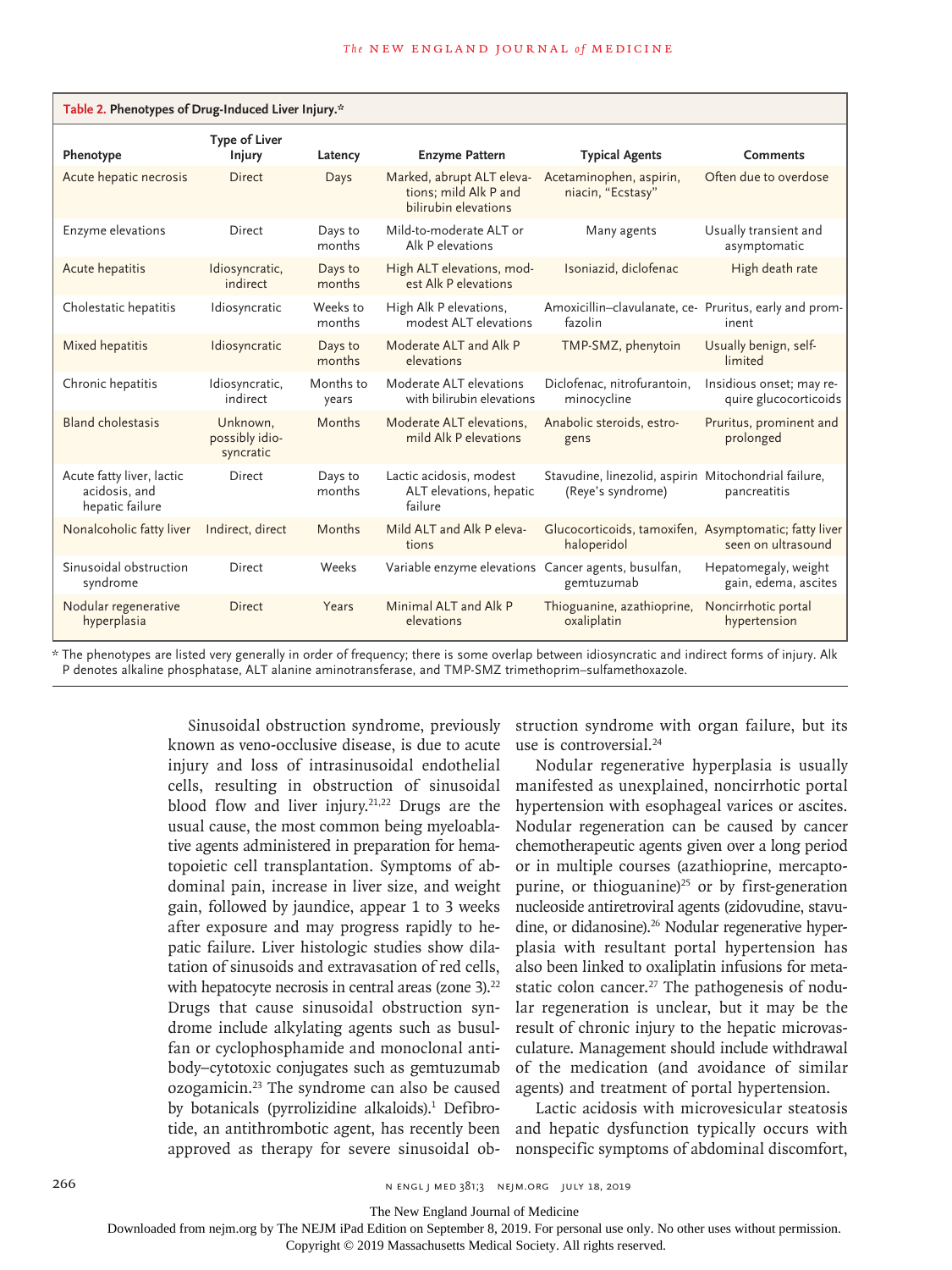

#### **Figure 1. Common Phenotypes of Drug-Induced Liver Injury.**

Panel A shows an example of acute hepatic necrosis and direct liver injury. A 48-year-old woman with valvular heart disease had marked alanine aminotransferase (ALT) elevations with jaundice but no increase in alkaline phosphatase (Alk P) levels, within a day after starting to receive intravenous amiodarone (300-mg bolus followed by 900 mg daily). The abnormalities reversed rapidly on withdrawal of the medication.<sup>15</sup> She later received oral amiodarone without recurrence of the liver injury. Panel B shows an example of idiosyncratic acute hepatocellular hepatitis. A 77-year-old woman presented with jaundice 36 days after starting diclofenac (75 mg twice daily) for osteoarthritis, with marked ALT but minimal Alk P elevations, profound jaundice, transient signs of liver failure, and subsequent spontaneous but slow resolution.16 Panel C shows an example of idiosyncratic cholestatic hepatitis. Itching and jaundice developed in a 68-year-old man a week after he received a single intravenous infusion of cefazolin (1 g) during outpatient orthopedic surgery. He had prominent Alk P elevations but modest ALT elevations, which resolved within a few weeks after their onset.<sup>17</sup> Panel D shows an example of bland cholestasis. Jaundice developed in a 39-year-old man approximately 3 months after he started a bodybuilding regimen that included daily doses of an oral anabolic steroid, with modest ALT and Alk P elevations, despite marked and prolonged itching and hyperbilirubinemia.<sup>18</sup> For all four cases, the test results are given as multiples of the locally defined upper limit of the normal range (ULN), except in the case of bilirubin, for which the ULN was set at 1.0 mg per deciliter (17.1  $\mu$ mol per liter).

fatigue, and weakness, with subsequent confu-be prominent. Jaundice arises late, and enzyme sion, stupor, and coma accompanied by liver elevations are variable, sometimes markedly hepainjury.<sup>28</sup> Lactic acidosis or hyperammonemia may tocellular (with Reye's syndrome triggered by

n engl j med 381;3 nejm.org July 18, 2019 267

The New England Journal of Medicine

Downloaded from nejm.org by The NEJM iPad Edition on September 8, 2019. For personal use only. No other uses without permission.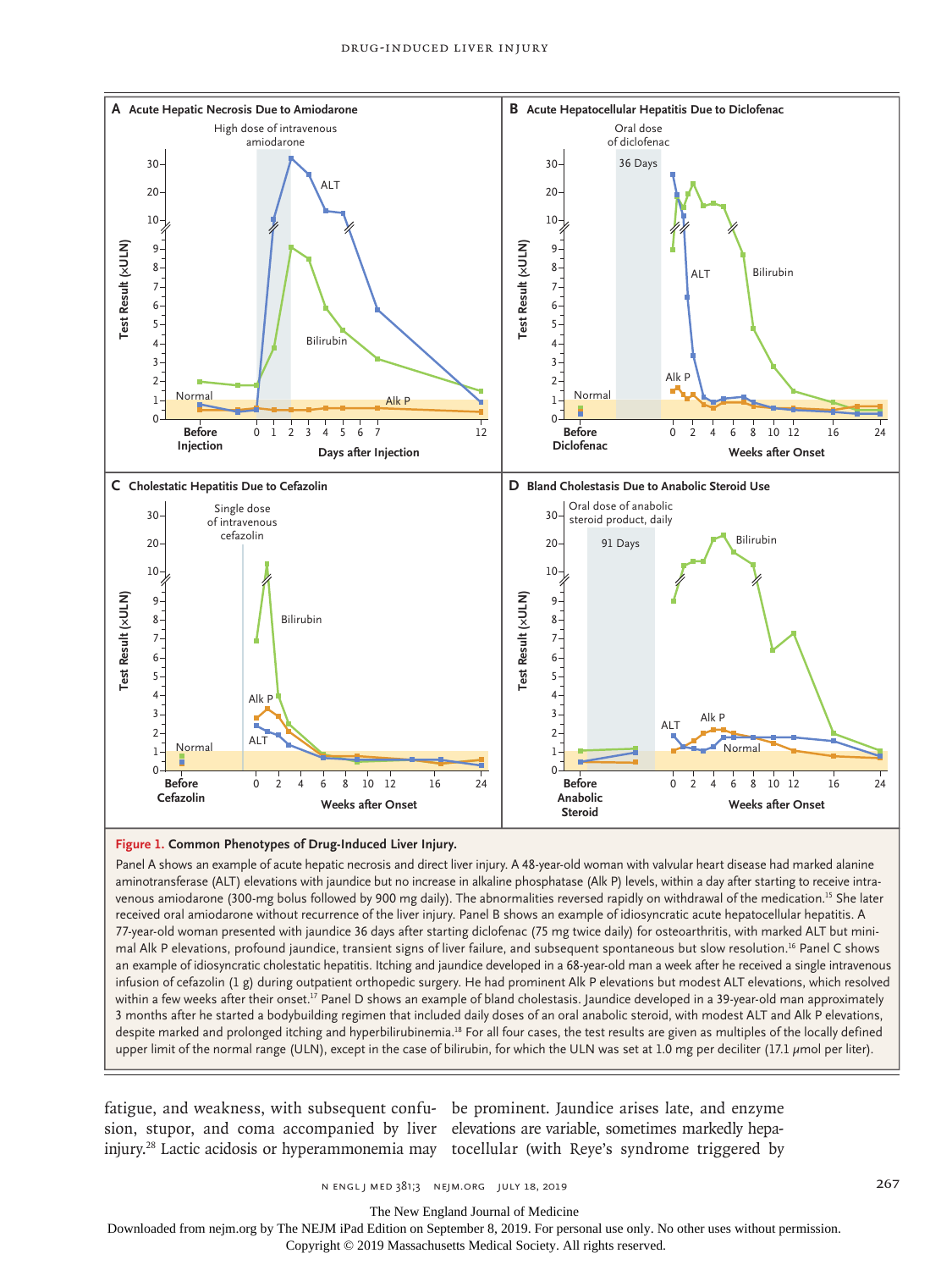aspirin)<sup>29</sup> and sometimes with milder, mixed patterns. The time to onset can be days (with aspirin or intravenous tetracycline), $30$  weeks (with linezolid), $31$  or months (with didanosine). $28,32$ Liver biopsy shows microvesicular steatosis with minimal inflammation and necrosis. The pathogenesis of the injury is mitochondrial toxicity and failure of aerobic metabolism. Similar injury in other tissues may accompany and overshadow the liver injury (neuropathy, myopathy, and pancreatitis). Therapy should focus on withdrawal of the responsible agent, administration of glucose infusions, and correction of acidosis.28

## **Idiosyncratic Hepatotoxicity**

Acute hepatocellular hepatitis is the most common manifestation of idiosyncratic liver injury.<sup>5,13,33</sup> The latency period generally ranges from 5 to 90 days. The symptoms and course resemble those of acute viral hepatitis, with prominent alanine aminotransferase elevations (increased by a factor of 5 to 50), whereas alkaline phosphatase levels are only modestly increased (Fig. 1B). Liver histologic studies show changes suggestive of acute viral hepatitis, the major disorder in the differential diagnosis, but eosinophils may be prominent. The rate of death from icteric hepatocellular injury due to medications is high, usually 10% or higher, a feature first stressed by the late Hyman J. Zimmerman, for which reason it is called Hy's law.<sup>1,34</sup> A key feature of Hy's law is jaundice with hepatocellular rather than cholestatic injury. Drug-induced idiosyncratic acute hepatocellular injury is an important cause of acute liver failure, accounting for 11 to 15% of cases in series from the United States and Europe.7,8 Common causes of drug-induced idiosyncratic acute hepatocellular injury are isoniazid, nitrofurantoin, and diclofenac.13,16,33,35

Chronic hepatitis is an uncommon form of drug-induced liver injury; the chronicity occurs if the agent is continued and typically resolves slowly once the agent has been stopped. Many agents that cause acute hepatocellular injury can also cause a chronic hepatocellular pattern.<sup>1,35</sup> The injury arises after months or years of exposure. Autoantibodies are frequently present, and the differential diagnosis often focuses on ruling out spontaneous autoimmune hepatitis. Common causes of drug-induced, autoimmune-like chronic liver injury are nitrofurantoin, minocycline, hydralazine, methyldopa, statins, and fenofibrate.16,35-38 Glucocorticoids, which are frequently used to manage chronic hepatitis (starting dose, 20 to 60 mg of prednisone or its equivalent daily), may alleviate symptoms and speed recovery, but the injury will often resolve without intervention. If prednisone is used, the dose and duration should be kept to a minimum. Monitoring for evidence of relapse should be performed for at least 6 months after the withdrawal of glucocorticoids. Ultimately, spontaneous autoimmune hepatitis is best ruled out by evidence of resolution of the liver injury after withdrawal of the medication and, if glucocorticoids are used, by the absence of relapse when they are discontinued.<sup>36</sup>

Cholestatic hepatitis is characterized by prominent symptoms of pruritus and jaundice accompanied by moderate-to-marked elevations in alkaline phosphatase levels (Fig. 1C). Drug-induced cholestatic liver injury is usually self-limited, and although often protracted, it ultimately resolves.<sup>13,39</sup> Liver histologic studies show bile duct injury and cholestasis in small bile canaliculi.40 Exceptions to the usual benign course occur when there is bile duct loss, which is associated with delayed resolution of jaundice and elevated enzyme levels.<sup>41</sup> Some cases evolve into vanishing bile duct syndrome, with prolonged jaundice, liver failure, need for liver transplantation, or death. Common causes of drug-induced cholestatic hepatitis are amoxicillin–clavulanate, cephalosporins, terbinafine, azathioprine, and temozolomide.17,38,42-44

Drug-induced mixed hepatitis is caused by many agents, some of which also cause hepatocellular or cholestatic hepatitis.13,33 The mixed forms of drug-induced liver injury tend to have the most benign outcomes, rarely leading to liver failure. Common causes of drug-induced mixed hepatitis include the fluoroquinolone and macrolide antibiotics, phenytoin, and sulfonamides. $13,45,46$ 

All forms of idiosyncratic drug-induced hepatitis can be accompanied by immunoallergic features, such as rash, fever, and eosinophilia — signs of drug hypersensitivity.13,33,47 More extreme examples include drug reaction with eosinophilia and systemic symptoms (DRESS) syndrome, toxic epidermal necrolysis, and the Stevens– Johnson syndrome.48,49 Prominent causes of idiosyncratic drug-induced hepatitis with immunoallergic features include allopurinol, carbamazepine, phenytoin, sulfonamides, and macrolide antibiotics.46-49 Immunoallergic hepatitis is more common among black Americans than among non-Hispanic white Americans.50

268 **1.2.2019** n engl j med 381;3 nejm.org July 18, 2019

The New England Journal of Medicine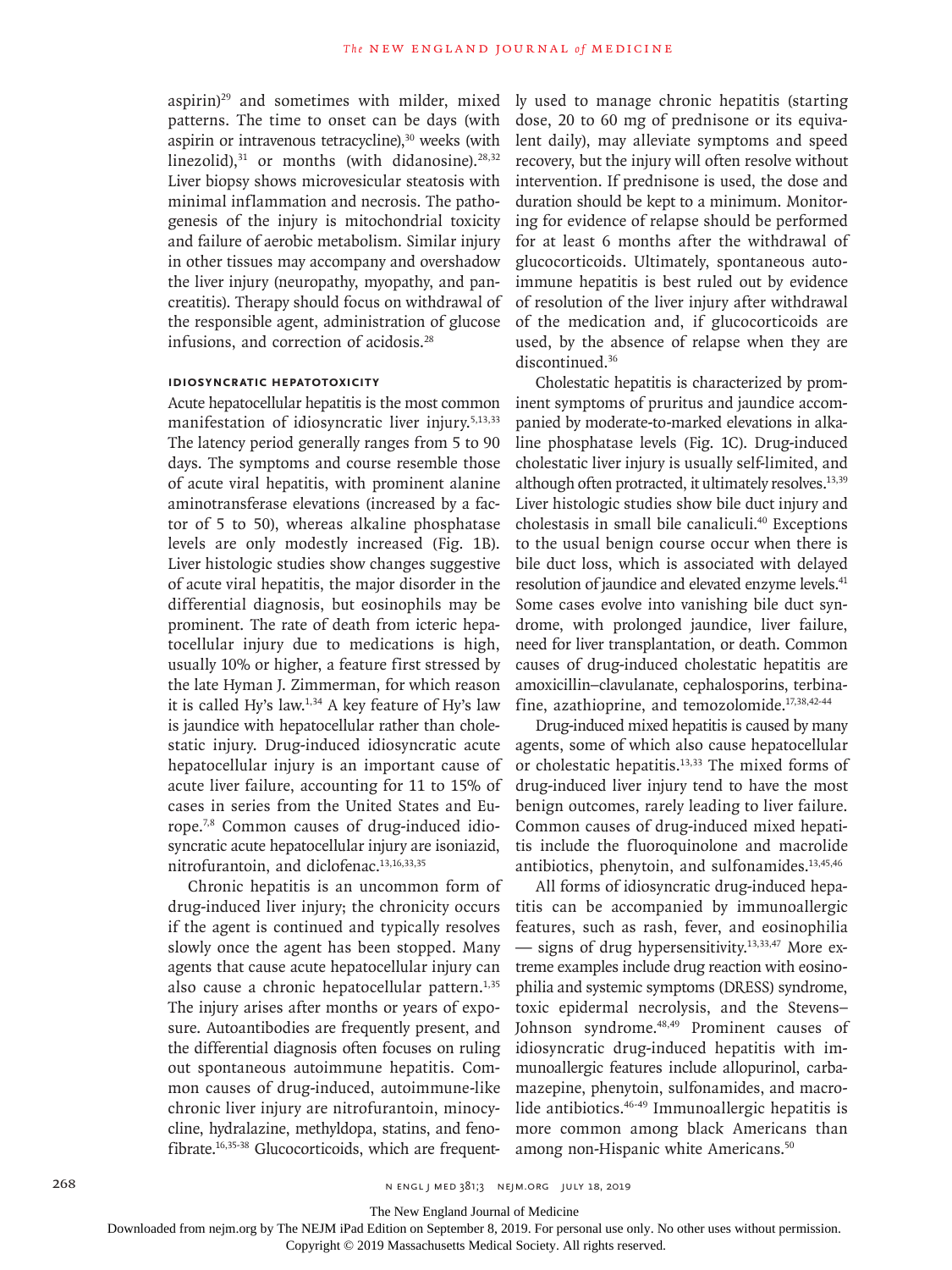Bland cholestasis represents a distinctive phenotype of drug-induced liver injury, characterized by marked and prolonged jaundice with pruritus. In women, bland cholestasis is typically caused by estrogens or oral contraceptives,<sup>51</sup> and in men it is typically caused by anabolic steroids, usually obtained illicitly for bodybuilding or improving athletic performance.<sup>52</sup> Jaundice and pruritus arise within 30 to 90 days, and elevations in enzyme levels are minimal or modest, despite marked and prolonged jaundice<sup>18,52</sup> (Fig. 1D). Liver biopsy shows bland cholestasis with scant inflammation and hepatocellular necrosis. The cholestasis can be prolonged, but the injury is almost always self-limited and deaths are rare. The pathogenesis remains unclear.

## **Indirect Hepatotoxicity**

Indirect drug-induced liver injury results from the medication's actions rather than from its inherent hepatotoxic effects or immunogenicity; the injury represents induction or exacerbation of a liver disease. The phenotypes are those of the underlying disease or predisposition. Fatty liver disease can be an indirect effect of drugs that cause weight gain (risperidone and haloperidol)<sup>53</sup> or that alter triglyceride disposition (lomitapide)54 or insulin sensitivity (glucocorticoids). Acute hepatitis can be the indirect effect of anticancer chemotherapeutic agents that cause a reactivation of hepatitis  $B<sup>55</sup>$  or of antiretroviral agents that cause immune reconstitution and exacerbation of hepatitis C.<sup>56</sup> An increasingly common form of indirect injury is immune-mediated liver injury due to various immunomodulatory agents,57-59 tumor necrosis factor antagonists,60 and most dramatically, antineoplastic checkpoint inhibitors.<sup>61,62</sup> Many of these agents are monoclonal antibodies and are thus unlikely to cause direct or idiosyncratic liver injury. Hepatocellular or mixed hepatitis with immune features usually arises within 2 to 12 weeks after the start of therapy (or after one to three courses) and is often detected during routine monitoring at the time of each infusion. Many cases are anicteric and asymptomatic, but without intervention, the hepatitis can worsen and become life-threatening. Therapy with glucocorticoids is usually recommended.<sup>62</sup> If the injury resolves promptly, the agent can be restarted or another agent can be substituted (infliximab can be switched to etanercept, or ipilimumab to nivolumab).

Indirect liver injury is a new and not completely accepted category of hepatotoxicity. Nevertheless, the clinical features are distinct (Table 1). Indirect injury is much more frequent than idiosyncratic forms and is a common reaction to a whole class of medications (e.g., tumor necrosis factor antagonists and checkpoint inhibitors) rather than a rare and idiosyncratic reaction to a random, specific agent (e.g., nitrofurantoin or atorvastatin). Indirect drug-induced liver injury represents an expanded concept of hepatotoxicity and provides insights into liver conditions that are worsened (e.g., the types of immunomodulation that cause reactivation of hepatitis B) or into predispositions to liver conditions. There are plausible explanations for the pathogenesis of indirect injury, and in most instances, this type of drug-induced liver injury can be prevented or treated.

## Current Major Causes of Drug-Induced Liver Injury

The current major causes of clinically apparent liver injury due to prescription drugs are shown in Table 3.13 These data are based on more than 1000 cases of suspected idiosyncratic druginduced liver injury seen at five to eight medical centers across the United States between 2004 and 2013. All cases were formally adjudicated, and the implicated agent was classified as the definite, highly likely, or probable cause. The most commonly implicated agents were amoxicillin–clavulanate, isoniazid, nitrofurantoin, trimethoprim–sulfamethoxazole, and minocycline. These medications might be the most common causes of idiosyncratic drug-induced liver injury, but liver injury in persons taking these drugs is rare. Inclusion in the top 25 implicated agents reflects not just the hepatotoxicity potential but also how commonly the drugs are used and the duration of treatment, which can range from a single intravenous infusion (cefazolin), $17$  to a 3-to-14-day course (oral antibiotics), to a year or more of therapy (nitrofurantoin, minocycline, and atorvastatin).13,37 The actual incidence of idiosyncratic liver injury from specific drugs is difficult to define; estimates include 1 case per 1000 exposures (isoniazid), 1 per 2500 (amoxicillin–clavulanate), 1 per 10,000 (diclofenac), 1 per 20,000 (atorvastatin), and 1 per 50,000 or more (most drugs).5,12 Host and environmental factors may affect the risk, but risk factors are not well de-

The New England Journal of Medicine

Downloaded from nejm.org by The NEJM iPad Edition on September 8, 2019. For personal use only. No other uses without permission.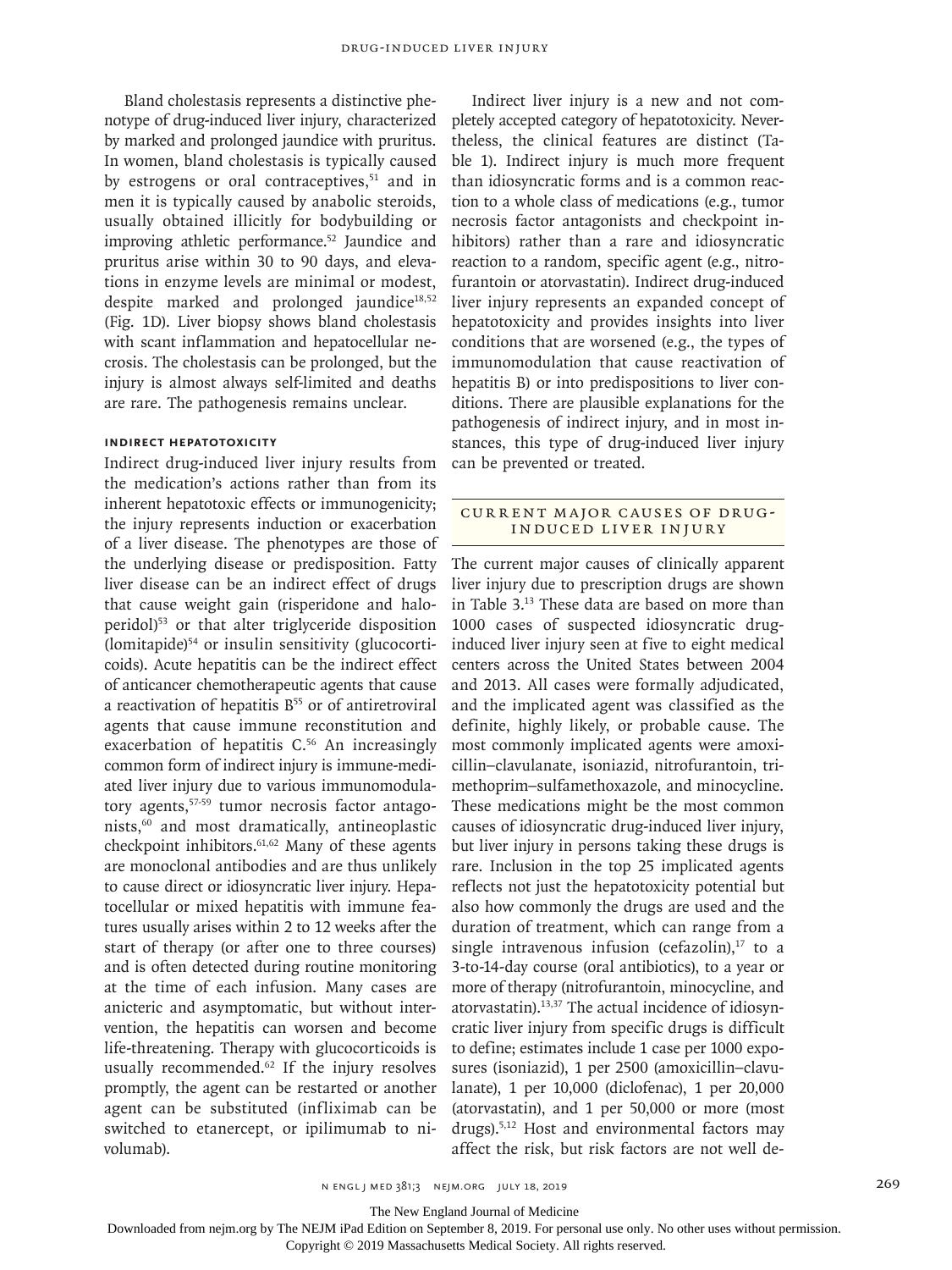| Table 3. Most Frequent Causes of Idiosyncratic Prescription Drug-Induced Liver Injury.* |                         |                         |                      |                                                 |  |  |  |
|-----------------------------------------------------------------------------------------|-------------------------|-------------------------|----------------------|-------------------------------------------------|--|--|--|
| Rank                                                                                    | Agent                   | Year of FDA<br>Approval | No. (%) <sub>1</sub> | <b>Major Phenotypes</b>                         |  |  |  |
| 1                                                                                       | Amoxicillin-clavulanate | 1984                    | 91(10.1)             | Cholestatic or mixed hepatitis                  |  |  |  |
| 2                                                                                       | Isoniazid               | 1952                    | 48 (5.3)             | Acute hepatocellular hepatitis                  |  |  |  |
| $\overline{3}$                                                                          | Nitrofurantoin          | 1953                    | 42(4.7)              | Acute or chronic hepatocellular hepatitis       |  |  |  |
| $\overline{4}$                                                                          | TMP-SM7                 | 1973                    | 31(3.4)              | Mixed hepatitis                                 |  |  |  |
| 5                                                                                       | Minocycline             | 1971                    | 28(3.1)              | Acute or chronic hepatocellular hepatitis       |  |  |  |
| 6                                                                                       | Cefazolin               | 1973                    | 20(2.2)              | Cholestatic hepatitis                           |  |  |  |
| $\overline{7}$                                                                          | Azithromycin            | 1991                    | 18(2.0)              | Hepatocellular, mixed, or cholestatic hepatitis |  |  |  |
| 8                                                                                       | Ciprofloxacin           | 1987                    | 16(1.8)              | Hepatocellular, mixed, or cholestatic hepatitis |  |  |  |
| 9                                                                                       | Levofloxacin            | 1996                    | 13(1.4)              | Hepatocellular, mixed, or cholestatic hepatitis |  |  |  |
| 10                                                                                      | Diclofenac              | 1988                    | 12(1.3)              | Acute or chronic hepatocellular hepatitis       |  |  |  |
| 11                                                                                      | Phenytoin               | 1946                    | 12(1.3)              | Hepatocellular or mixed hepatitis               |  |  |  |
| 12                                                                                      | Methyldopa              | 1962                    | 11(1.2)              | Hepatocellular or mixed hepatitis               |  |  |  |
| 13                                                                                      | Azathioprine            | 1968                    | 10(1.1)              | Cholestatic hepatitis                           |  |  |  |

\* Data are from Chalasani et al.13 The listed agents are those most frequently implicated in a total of 1257 cases of druginduced liver injury reported between 2004 and 2013; agents were classified as definite, highly likely, or probable causes (in 899 cases). Agents that ranked from 14th to 25th in frequency were hydralazine, lamotrigine, and mercaptopurine (9 cases each); atorvastatin and moxifloxacin (8 cases each); and allopurinol, amoxicillin, duloxetine, rosuvastatin, telithromycin, terbinafine, and valproic acid (7 cases each). FDA denotes Food and Drug Administration. † The percentages have been calculated on the basis of a total of 899 cases of drug-induced liver injury.

fined and are probably specific to the agent, such as male sex and older age for amoxicillin– clavulanate, $39$  alcoholism for isoniazid, $12$  and African ancestry for phenytoin, allopurinol, and trimethoprim–sulfamethoxazole.<sup>48,50</sup> Furthermore, there is little evidence that particular combinations of agents are more likely to lead to idiosyncratic hepatic injury, although combinations of hepatotoxins are fairly clear risk factors for direct injury.

A striking finding is that 9 of the top 10 causes of drug-induced liver injury are antimicrobial agents, largely antibiotics. In addition, most of the drugs have been in widespread use for decades. Among the 25 most commonly implicated agents, only 3 were introduced after 2000 (rosuvastatin [2003], duloxetine [2004], and telithromycin [2004]). The reasons that more recently approved drugs are less likely to be implicated in liver injury are not clear but may reflect improvements in drug design, preclinical screening for toxic effects, and a focus on agents with better safety profiles (those that are given in lower doses, are less likely to affect hepatic metabolism, are less lipophilic, and are less likely to interact with other drugs).<sup>2,63,64</sup> Another possible reason is the increased scrutiny and

criteria for proof of safety required by the Food and Drug Administration.34,65

Although recently approved agents may have fewer hepatotoxic effects, many are still of concern. Of note are the kinase and other targeted enzyme inhibitors, more than 50 of which have been introduced in the past two decades.<sup>12</sup> Most are antineoplastic agents that cause transient elevations in serum enzyme levels in a sizable proportion of patients and more rarely cause icteric, clinically apparent liver injury (e.g., imatinib, nilotinib, bortezomib, pazopanib, and ribociclib).60 Also notable are monoclonal antibodies, more than 70 of which are now available. Although these agents are frequently used for cancer chemotherapy, their use has expanded to encompass the treatment of nonmalignant conditions such as autoimmune diseases, migraines, and hypercholesterolemia, as well as management after organ transplantation. Most monoclonal antibodies do not cause liver injury, the exception being those with immunomodulatory actions.

#### Herbal and Dietary Supplements

The role of herbal and dietary supplements in causing acute liver injury is a growing and per-

270 **n engl j med 381;3** n engl j med 381;3 nejm.org j uly 18, 2019

The New England Journal of Medicine

Downloaded from nejm.org by The NEJM iPad Edition on September 8, 2019. For personal use only. No other uses without permission.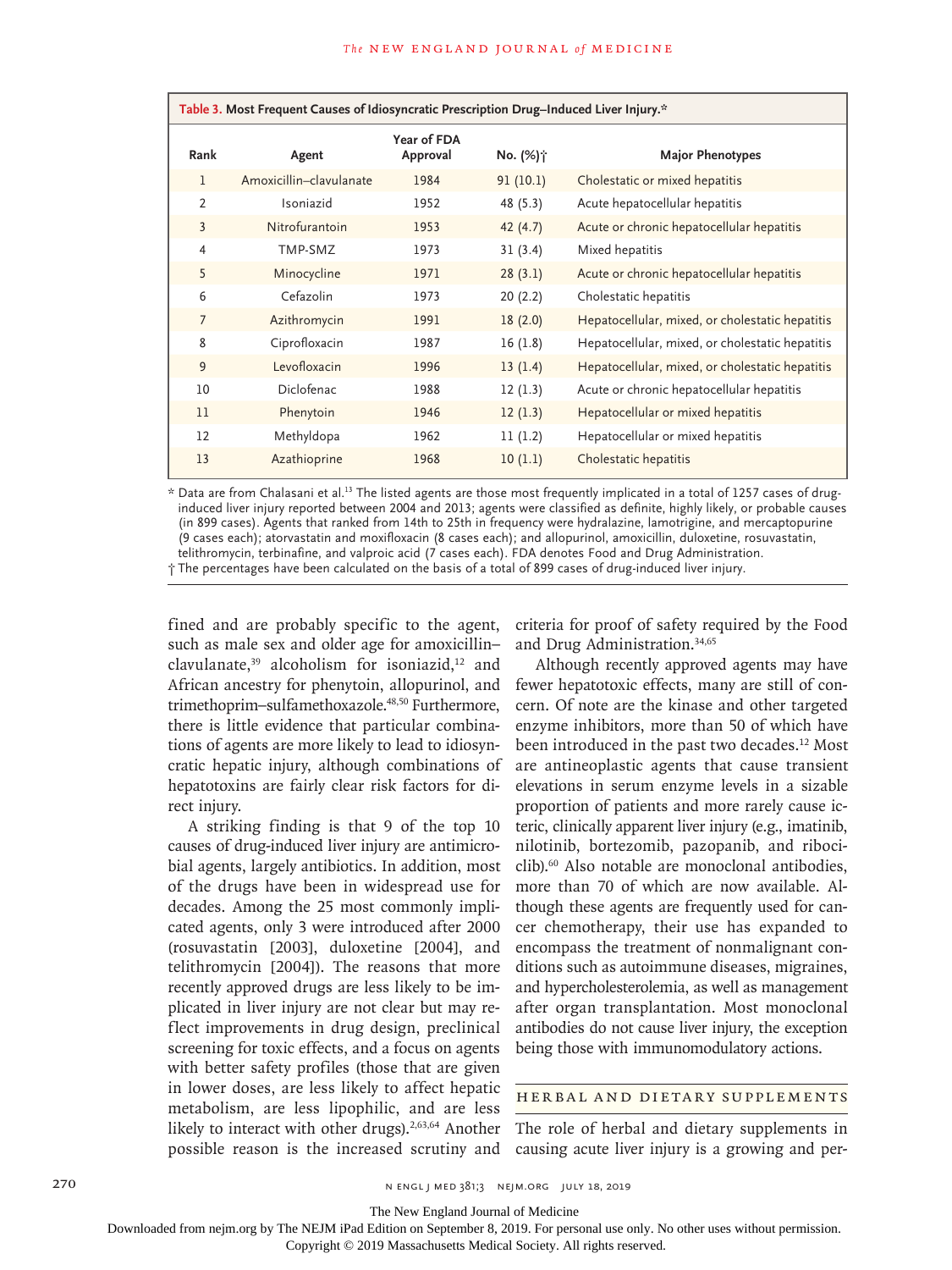plexing problem. In studies from the United States, the proportions of cases of liver injury caused by herbal or dietary supplements increased from 7 to 9% in 2004–2007 to 19 to  $20\%$  in  $2010-2014$ .  $66,67$  This change probably reflects the increasing use of herbal products and dietary supplements, as well as the lack of rigorous regulatory oversight in the preparation and marketing of these products. The specific products implicated are generally not single herbs (aloe vera, saw palmetto, or black cohosh) or single nutritional substances (creatine, omega fatty acids, or vitamins) but rather are typically multiple-ingredient dietary supplements marketed for weight loss, bodybuilding, or improvements in sexual function, general well-being, or mental acuity.<sup>67</sup> These products often have 5 to 20 ingredients, including vitamins, minerals, proteins, and herbs or botanicals of uncertain quality and concentration, often referred to as a "proprietary blend." The specific chemical component (or components) responsible for the liver injury is rarely obvious. Most multiple-ingredient dietary supplements have commercial names, which are linked to no more than one or two cases of liver injury. Some, however, have been implicated in outbreaks (e.g., Hydroxycut and OxyELITE Pro). Once a popular proprietary supplement is implicated in liver injury, the manufacturer may alter the ingredients and continue to market the product under the same name.

Strikingly, the clinical phenotype of liver injury in most cases associated with herbal and dietary supplements is acute hepatocellular hepatitis, which is often severe, with a high rate of fulminant hepatic failure and need for liver transplantation.66 Commonly implicated components are green tea extracts (*Camellia sinensis*). The suspected active molecular constituents are catechins, which at high doses cause liver injury in animal models.66-68 The concentrations of green tea in the animal models, however, are much higher than those in commercial supplements implicated in causing injury in humans.<sup>69</sup> In a placebo-controlled trial of green tea extract for the prevention of breast cancer, elevations in serum alanine aminotransferase levels occurred in 6.7% of recipients (36 of 538), as compared with 0.7% of controls (4 of 537). $70$  The abnormalities were asymptomatic and resolved promptly with discontinuation of the supplement but recurred rapidly on readministration, suggesting that the injury was idiosyncratic and probably immune-mediated.

#### Pathogenesis

The pathogenesis of direct and indirect hepatotoxicity is reasonably well understood, whereas that of idiosyncratic injury is not. Genomewide association studies of large numbers of idiosyncratic cases have identified several genetic associations, most within the major histocompatibility complex (MHC) region and linked to HLA class I and II alleles. In general, the HLA associations were to uncommon alleles and were specific to selected agents, such as HLA-B\*57:01 for flucloxacillin,<sup>71</sup> HLA-A\*02:01 and HLA-DRB1\*15:01 for amoxicillin–clavulanate,72 and HLA-A\*33:01 for fenofibrate and terbinafine.<sup>38,42</sup> These associations were not reliable enough to warrant screening for HLA alleles in selecting medications, but they suggest an immunologic pathogenesis. This hypothesis is supported by the observation that implicated drugs or their metabolites bind to the active T-cell receptor groove dictated by the HLA association.73

More recently, genomewide association studies have identified a risk allele for idiosyncratic drug-induced liver injury outside the HLA region that is linked to a missense mutation in an immunomodulatory gene encoding PTPN22,<sup>74</sup> a protein tyrosine phosphatase that acts by down-regulating T-cell receptor signaling.<sup>75</sup> The same missense mutation (c.C1858T, p.R620W) has also been linked to an increased risk of autoimmune diseases. This allele appears to be linked to multiple forms of idiosyncratic drug-induced liver injury.

An attractive hypothesis is that idiosyncratic drug-induced liver injury is due to a perfect storm of events, each of which is required for full expression of the injury. The production of an abnormal metabolite of the drug by the liver is followed by mild liver-cell injury and then by an immunologic response to the metabolite presented on the injured hepatocyte surface to a specific HLA-restricted T-cell receptor.3,14,73 Without adaptation, the immune recognition triggers further T-cell activation, cytokine release, and hepatocyte injury. This hypothesis may ultimately help to improve the identification of safer drugs in development.

#### Conclusions

Drug-induced liver injury is an uncommon but clinically important form of liver disease, its frequency driven by how often drugs are taken and

The New England Journal of Medicine

Downloaded from nejm.org by The NEJM iPad Edition on September 8, 2019. For personal use only. No other uses without permission.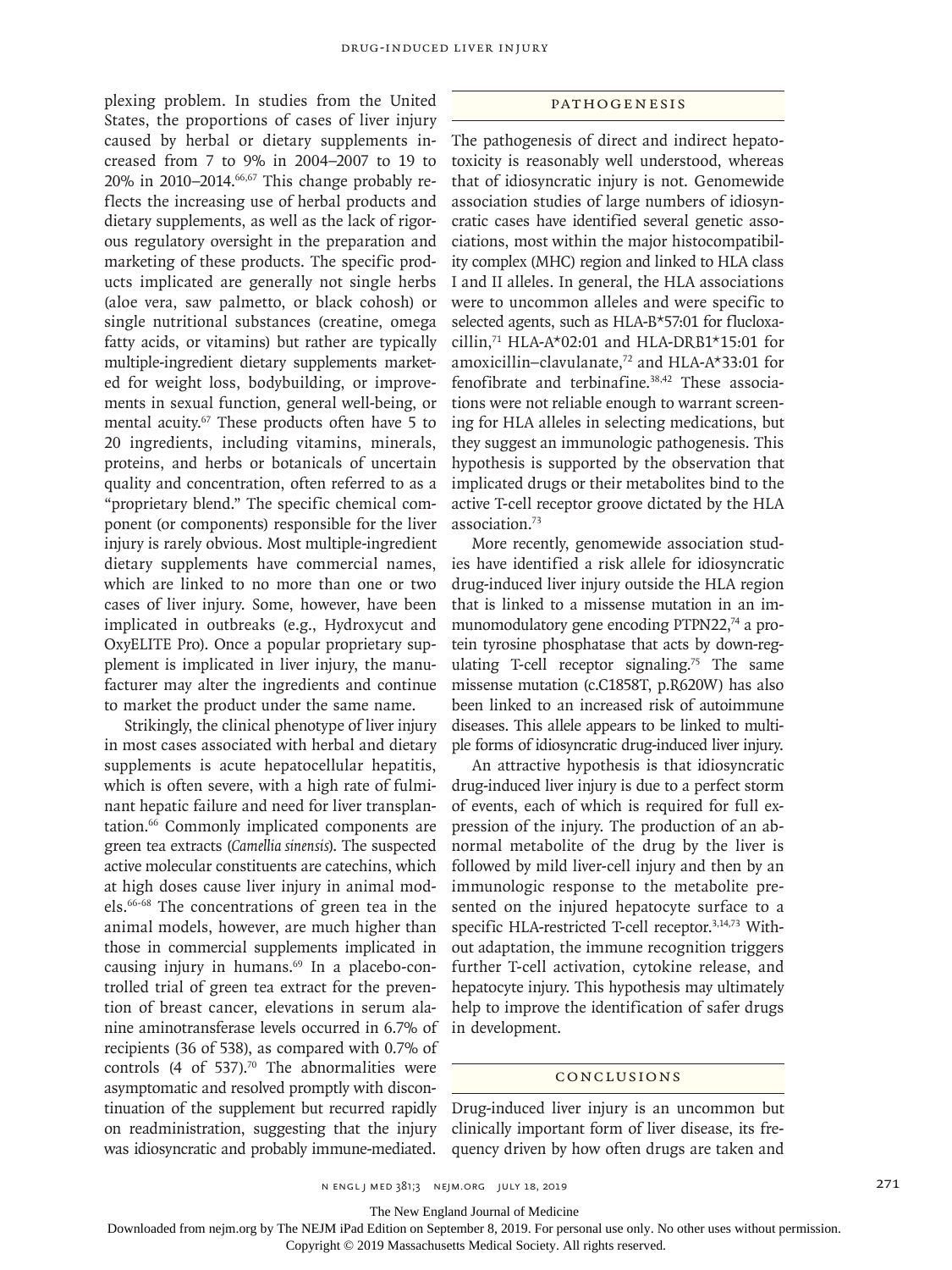the likelihood that they cause injury. The multiple types and phenotypes of injury vary according to the agent, presenting a diagnostic challenge. Recognizing phenotypes of drug-induced liver injury is helpful in establishing the diagnosis, identifying the responsible agent, and providing insights into pathogenesis. A better understanding of the pathogenesis of drug-induced

liver injury should allow for better diagnostics and, ultimately, improved approaches to prevention and treatment.

No potential conflict of interest relevant to this article was reported.

Disclosure forms provided by the authors are available with the full text of this article at NEJM.org.

We thank Drs. Paul Watkins and James Knoben for their advice and insights.

#### **References**

**1.** Zimmerman HJ. Hepatotoxicity: the adverse effects of drugs and other chemicals on the liver. 2nd ed. Philadelphia: Lippincott Williams & Wilkins, 1999.

**2.** Navarro VJ, Senior JR. Drug-related hepatotoxicity. N Engl J Med 2006;354: 731-9.

**3.** Kullak-Ublick GA, Andrade RJ, Merz M, et al. Drug-induced liver injury: recent advances in diagnosis and risk assessment. Gut 2017;66:1154-64.

**4.** Sgro C, Clinard F, Ouazir K, et al. Incidence of drug-induced hepatic injuries: a French population-based study. Hepatology 2002;36:451-5.

**5.** Björnsson ES, Bergmann OM, Björnsson HK, Kvaran RB, Olafsson S. Incidence, presentation, and outcomes in patients with drug-induced liver injury in the general population of Iceland. Gastroenterology 2013;144:1419-25.

**6.** Vuppalanchi R, Liangpunsakul S, Chalasani N. Etiology of new-onset jaundice: how often is it caused by idiosyncratic drug-induced liver injury in the United States? Am J Gastroenterol 2007; 102:558-62.

**7.** Reuben A, Koch DG, Lee WM. Druginduced acute liver failure: results of a U.S. multicenter, prospective study. Hepatology 2010;52:2065-76.

**8.** Wei G, Bergquist A, Broomé U, et al. Acute liver failure in Sweden: etiology and outcome. J Intern Med 2007;262:393-401. **9.** Danan G, Benichou C. Causality assessment of adverse reactions to drugs — I. A novel method based on the conclusions of international consensus meetings: application to drug-induced liver injuries.

J Clin Epidemiol 1993;46:1323-30. **10.** Rockey DC, Seeff LB, Rochon J, et al. Causality assessment in drug-induced liver injury using a structured expert opinion process: comparison to the Roussel-Uclaf

causality assessment method. Hepatology 2010;51:2117-26. **11.** Björnsson ES, Hoofnagle JH. Catego-

rization of drugs implicated in causing liver injury: critical assessment based on published case reports. Hepatology 2016; 63:590-603.

**12.** LiverTox: clinical and research information on drug-induced liver injury. Bethesda, MD: National Institutes of Health (https://www.LiverTox.nih.gov).

**13.** Chalasani N, Bonkovsky HL, Fontana R, et al. Features and outcomes of 889 patients with drug-induced liver injury: the DILIN Prospective Study. Gastroenterology 2015;148(7):1340-52.e7.

**14.** Watkins PB. Idiosyncratic liver injury: challenges and approaches. Toxicol Pathol 2005;33:1-5.

**15.** Pye M, Northcote RJ, Cobbe SM. Acute hepatitis after parenteral amiodarone administration. Br Heart J 1988;59: 690-1.

**16.** Schmeltzer PA, Kosinski AS, Kleiner DE, et al. Liver injury from nonsteroidal anti-inflammatory drugs in the United States. Liver Int 2016;36:603-9.

**17.** Alqahtani SA, Kleiner DE, Ghabril M, Gu J, Hoofnagle JH, Rockey DC. Identification and characterization of cefazolininduced liver injury. Clin Gastroenterol Hepatol 2015;13(7):1328-1336.e2.

**18.** Stolz A, Navarro V, Hayashi PH, et al. Severe and protracted cholestasis in 44 young men taking bodybuilding supplements: assessment of genetic, clinical and chemical risk factors. Aliment Pharmacol Ther 2019;49:1195-204.

**19.** Larson AM, Polson J, Fontana RJ, et al. Acetaminophen-induced acute liver failure: results of a United States multicenter, prospective study. Hepatology 2005;42: 1364-72.

**20.** Dalton TA, Berry RS. Hepatotoxicity associated with sustained-release niacin. Am J Med 1992;93:102-4.

**21.** McDonald GB. Hepatobiliary complications of hematopoietic cell transplantation, 40 years on. Hepatology 2010;51: 1450-60.

**22.** DeLeve LD, Shulman HM, McDonald GB. Toxic injury to hepatic sinusoids: sinusoidal obstruction syndrome (venoocclusive disease). Semin Liver Dis 2002; 22:27-42.

**23.** Battipaglia G, Labopin M, Candoni A, et al. Risk of sinusoidal obstruction syndrome in allogeneic stem cell transplantation after prior gemtuzumab ozogamicin treatment: a retrospective study from the Acute Leukemia Working Party of the EBMT. Bone Marrow Transplant 2017;52: 592-9.

**24.** Richardson PG, Riches ML, Kernan NA, et al. Phase 3 trial of defibrotide for the treatment of severe veno-occlusive disease and multi-organ failure. Blood 2016; 127:1656-65.

**25.** Suárez Ferrer C, Llop Herrera E, Calvo Moya M, et al. Idiopathic portal hypertension regarding thiopurine treatment in patients with inflammatory bowel disease. Rev Esp Enferm Dig 2016;108:79-83. **26.** Cotte L, Bénet T, Billioud C, et al. The role of nucleoside and nucleotide analogues in nodular regenerative hyperplasia in HIV-infected patients: a case control study. J Hepatol 2011;54:489-96.

**27.** Morris-Stiff G, White AD, Gomez D, et al. Nodular regenerative hyperplasia (NRH) complicating oxaliplatin chemotherapy in patients undergoing resection of colorectal liver metastases. Eur J Surg Oncol 2014;40:1016-20.

**28.** McKenzie R, Fried MW, Sallie R, et al. Hepatic failure and lactic acidosis due to fialuridine (FIAU), an investigational nucleoside analogue for chronic hepatitis B. N Engl J Med 1995;333:1099-105.

**29.** Wei C-M, Chen H-L, Lee P-I, Chen C-M, Ma C-Y, Hwu W-L. Reye's syndrome developing in an infant on treatment of Kawasaki syndrome. J Paediatr Child Health 2005;41:303-4.

**30.** Peters RL, Edmondson HA, Mikkelsen WP, Tatter D. Tetracycline-induced fatty liver in nonpregnant patients: a report of six cases. Am J Surg 1967;113:622-32.

**31.** Su E, Crowley K, Carcillo JA, Michaels MG. Linezolid and lactic acidosis: a role for lactate monitoring with long-term linezolid use in children. Pediatr Infect Dis J 2011;30:804-6.

**32.** Dragovic G, Jevtovic D. The role of nucleoside reverse transcriptase inhibitors usage in the incidence of hyperlactatemia and lactic acidosis in HIV/AIDS patients. Biomed Pharmacother 2012;66:308-11.

**33.** Andrade RJ, Lucena MI, Fernández MC, et al. Drug-induced liver injury: an analysis of 461 incidences submitted to the Spanish registry over a 10-year period. Gastroenterology 2005;129:512-21.

**34.** Temple R. Hy's law: predicting serious hepatotoxicity. Pharmacoepidemiol Drug Saf 2006;15:241-3.

**35.** de Boer YS, Kosinski AS, Urban TJ, et al. Features of autoimmune hepatitis in patients with drug-induced liver injury. Clin Gastroenterol Hepatol 2017;15(1):103- 112.e2.

272 **n engl j med 381;3** n engl j med 381;3 nejm.org j uly 18, 2019

The New England Journal of Medicine

Downloaded from nejm.org by The NEJM iPad Edition on September 8, 2019. For personal use only. No other uses without permission.